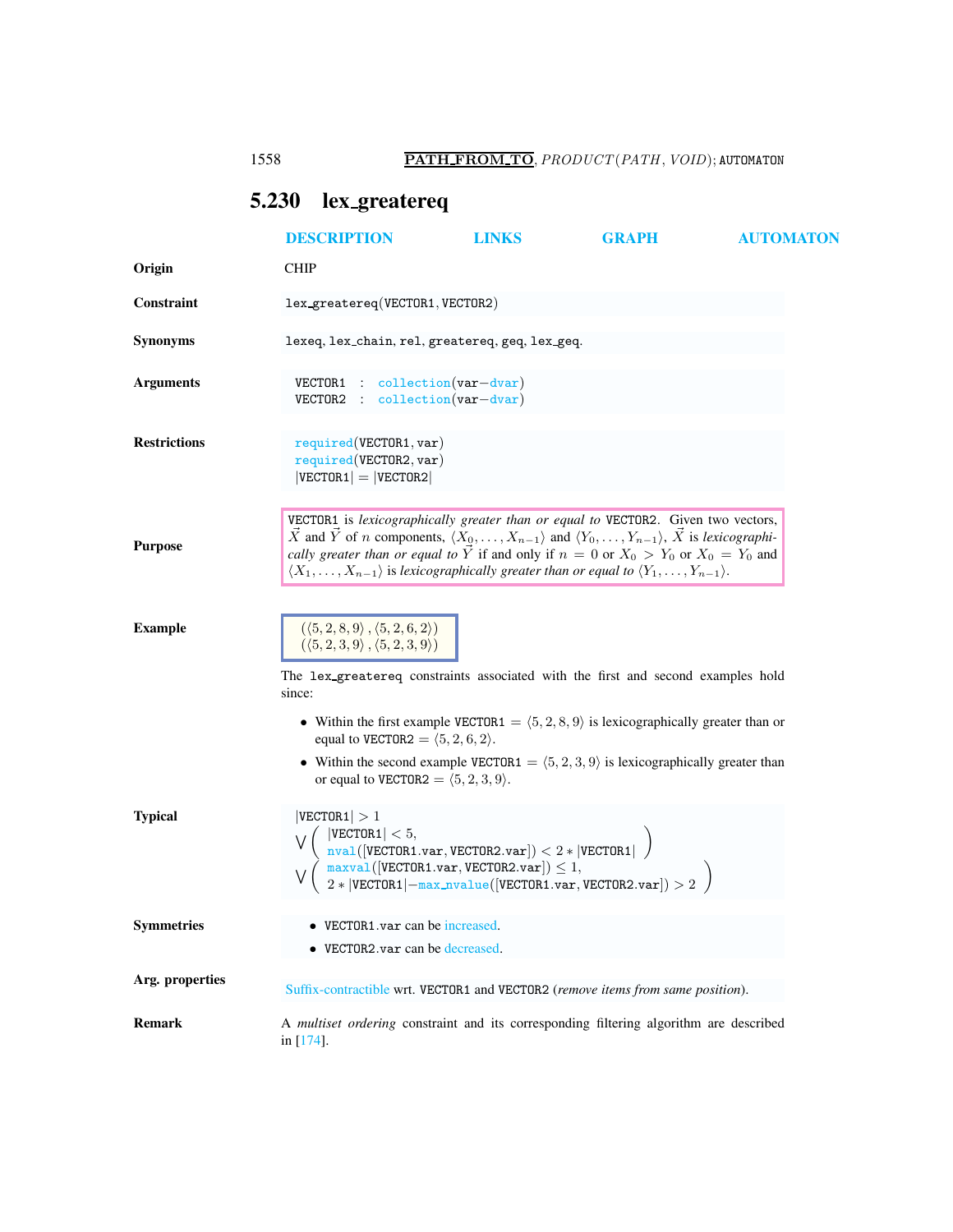## <sup>20030820</sup> 1559

Algorithm The first filtering algorithm maintaining arc-consistency for this constraint was presented in [173]. A second filtering algorithm maintaining arc-consistency and detecting entailment in a more eager way, was given in [96]. This second algorithm was derived from a deterministic finite automata. A third filtering algorithm extending the algorithm presented in [173] detecting entailment is given in the PhD thesis of Z. Kızıltan [239, page 95]. The previous thesis [239, pages 105–109] presents also a filtering algorithm handling the fact that a given variable has more than one occurrence. Finally, T. Frühwirth shows how to encode lexicographic ordering constraints within the context of CHR [175] in [176].

Reformulation The following reformulations in term of arithmetic and/or logical expressions exist for enforcing the *lexicographically greater than or equal to* constraint. The first one converts  $\vec{X}$  and  $\vec{Y}$  into numbers and post an inequality constraint. It assumes all components of  $\vec{X}$ and  $\vec{Y}$  to be within [0,  $a - 1$ ]:

$$
a^{n-1}Y_0 + a^{n-2}Y_1 + \dots + a^0Y_{n-1} \le a^{n-1}X_0 + a^{n-2}X_1 + \dots + a^0X_{n-1}
$$

Since the previous reformulation can only be used with small values of  $n$  and  $a$ , W. Harvey came up with the following alternative model that maintains arc-consistency:

$$
(Y_0 < X_0 + (Y_1 < X_1 + (\dots + (Y_{n-1} < X_{n-1} + 1) \dots))) = 1
$$

Finally, the *lexicographically greater than or equal to* constraint can be expressed as a conjunction or a disjunction of constraints:

$$
Y_0 \le X_0 \quad \wedge
$$
  
\n
$$
(Y_0 = X_0) \Rightarrow Y_1 \le X_1 \quad \wedge
$$
  
\n
$$
(Y_0 = X_0 \land Y_1 = X_1) \Rightarrow Y_2 \le X_2 \quad \wedge
$$
  
\n
$$
\vdots
$$
  
\n
$$
(Y_0 = X_0 \land Y_1 = X_1 \land \dots \land Y_{n-2} = X_{n-2}) \Rightarrow Y_{n-1} \le X_{n-1}
$$
  
\n
$$
Y_0 < X_0 \quad \vee
$$

$$
Y_0 = X_0 \wedge Y_1 < X_1 \quad \vee \\
Y_0 = X_0 \wedge Y_1 = X_1 \wedge Y_2 < X_2 \quad \vee \\
\vdots
$$

$$
Y_0 = X_0 \wedge Y_1 = X_1 \wedge \dots \wedge Y_{n-2} = X_{n-2} \wedge Y_{n-1} \le X_{n-1}
$$

When used separately, the two previous logical decompositions do not maintain arc-consistency.

<span id="page-1-0"></span>Systems [lexEq](http://www.emn.fr/z-info/choco-solver/tex/documentation/choco-doc.pdf) in [Choco](http://choco.emn.fr/), [rel](http://www.gecode.org/doc/3.7.0/reference/group__TaskModelIntRelInt.html) in [Gecode](http://www.gecode.org/), lex greatered in [MiniZinc](http://www.g12.cs.mu.oz.au/minizinc/), lex chain in [SICStus](http://www.sics.se/sicstus/). See also common keyword: cond lex greatereq, lex between, lex chain greater, lex chain less, lex chain lesseq *(lexicographic order)*, lex different *(vector)*. implied by: lex\_equal, lex\_greater, sort. implies (if swap arguments): lex lesseq. negation: lex less. system of constraints: lex chain greatereq.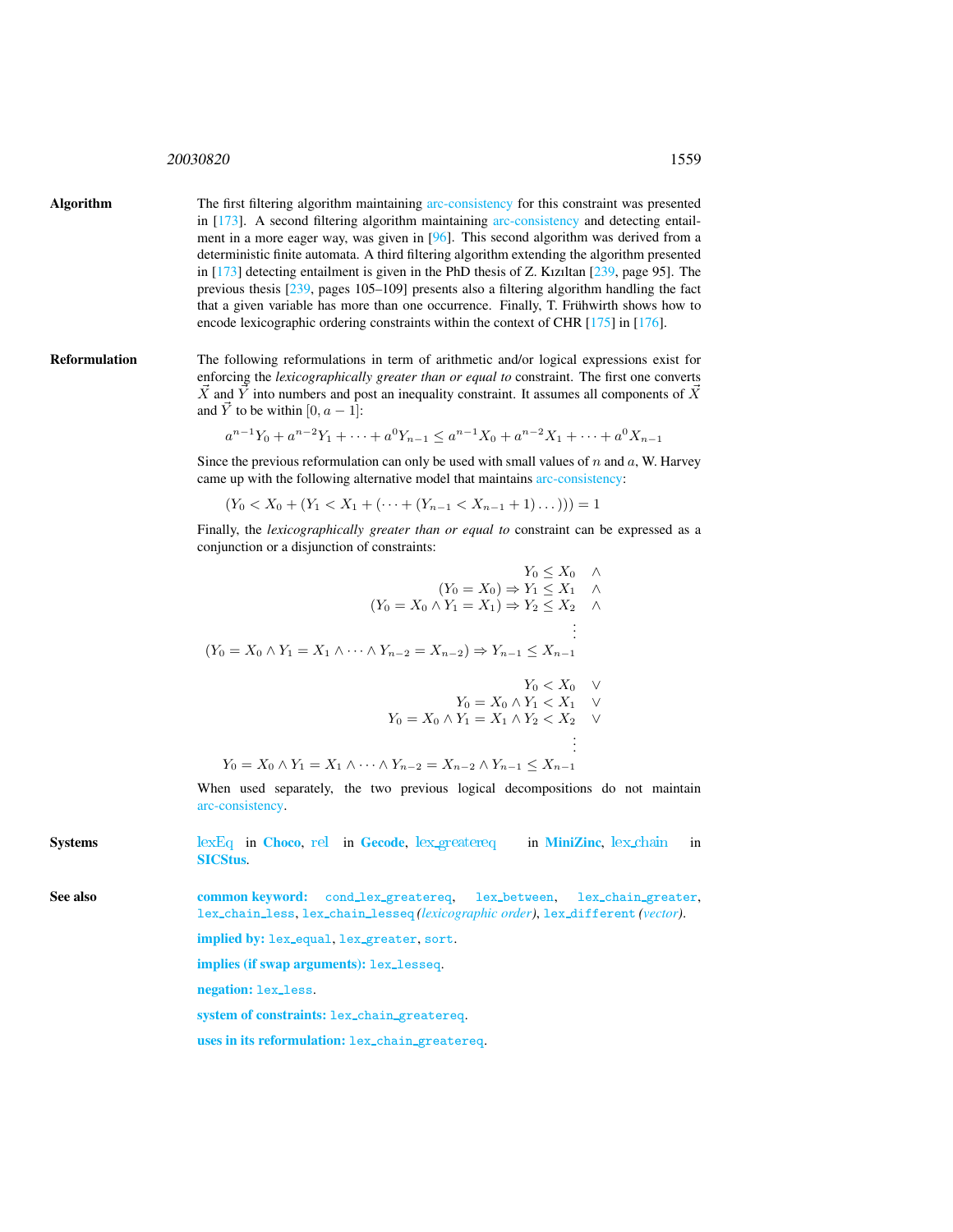# 1560 PATH\_FROM\_TO, PRODUCT(PATH, VOID); AUTOMATON

Keywords characteristic of a constraint: vector, automaton, automaton without counters, reified automaton constraint, derived collection. constraint network structure: Berge-acyclic constraint network. constraint type: order constraint. filtering: duplicated variables, arc-consistency. heuristics: heuristics and lexicographical ordering.

symmetry: symmetry, matrix symmetry, lexicographic order, multiset ordering.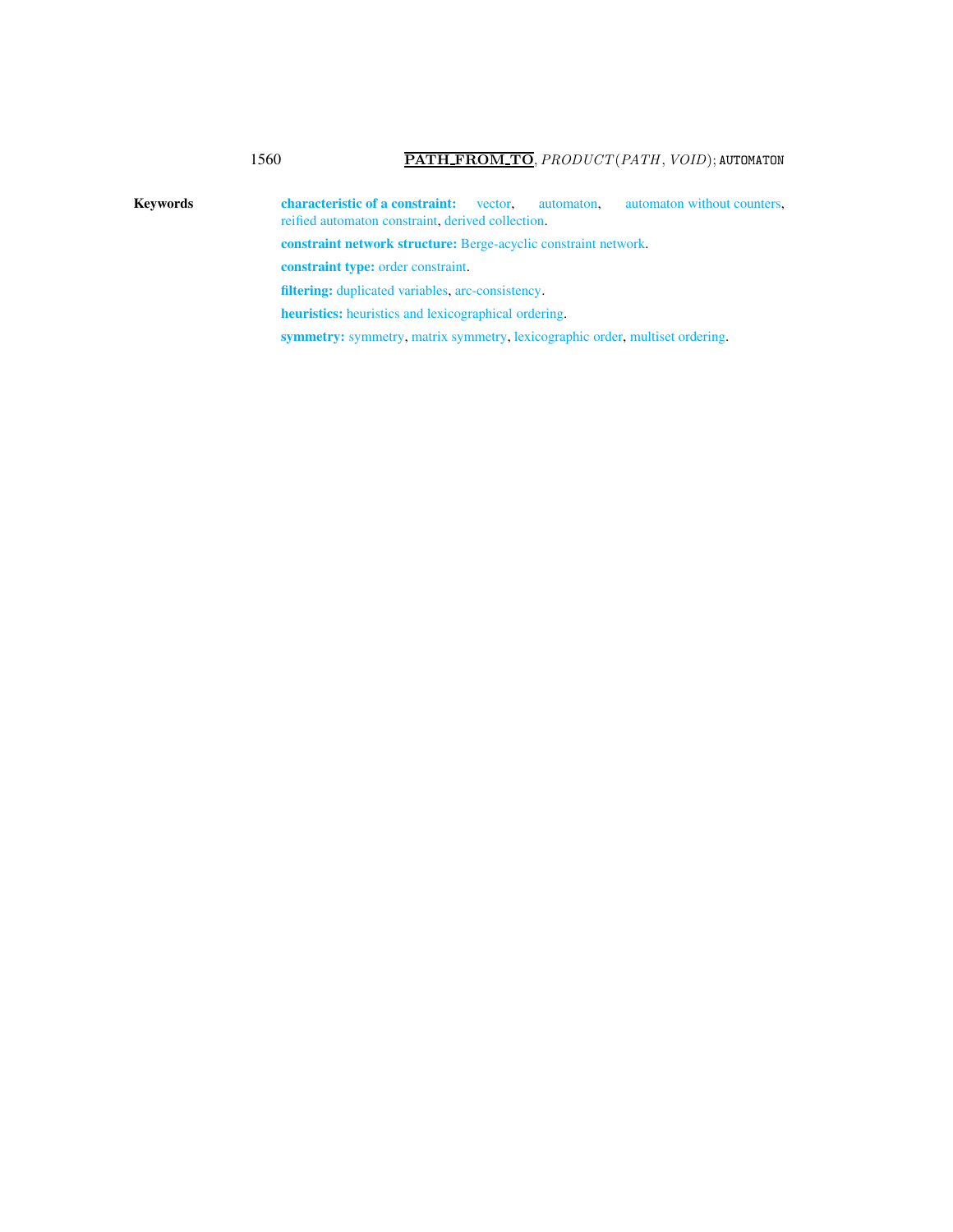<span id="page-3-0"></span><sup>20030820</sup> 1561



possibly followed by a *greater than* constraint. Signature Since the maximum value returned by the graph property **PATH\_FROM\_TO** is equal to 1 we can rewrite  $\textbf{PATH\_FROM\_TO}(\text{index}, 1, 0) = 1$  to **PATH\_FROM\_TO**(index,  $1, 0$ )  $\geq 1$ . Therefore we simplify **PATH\_FROM\_TO** 

to PATH FROM TO.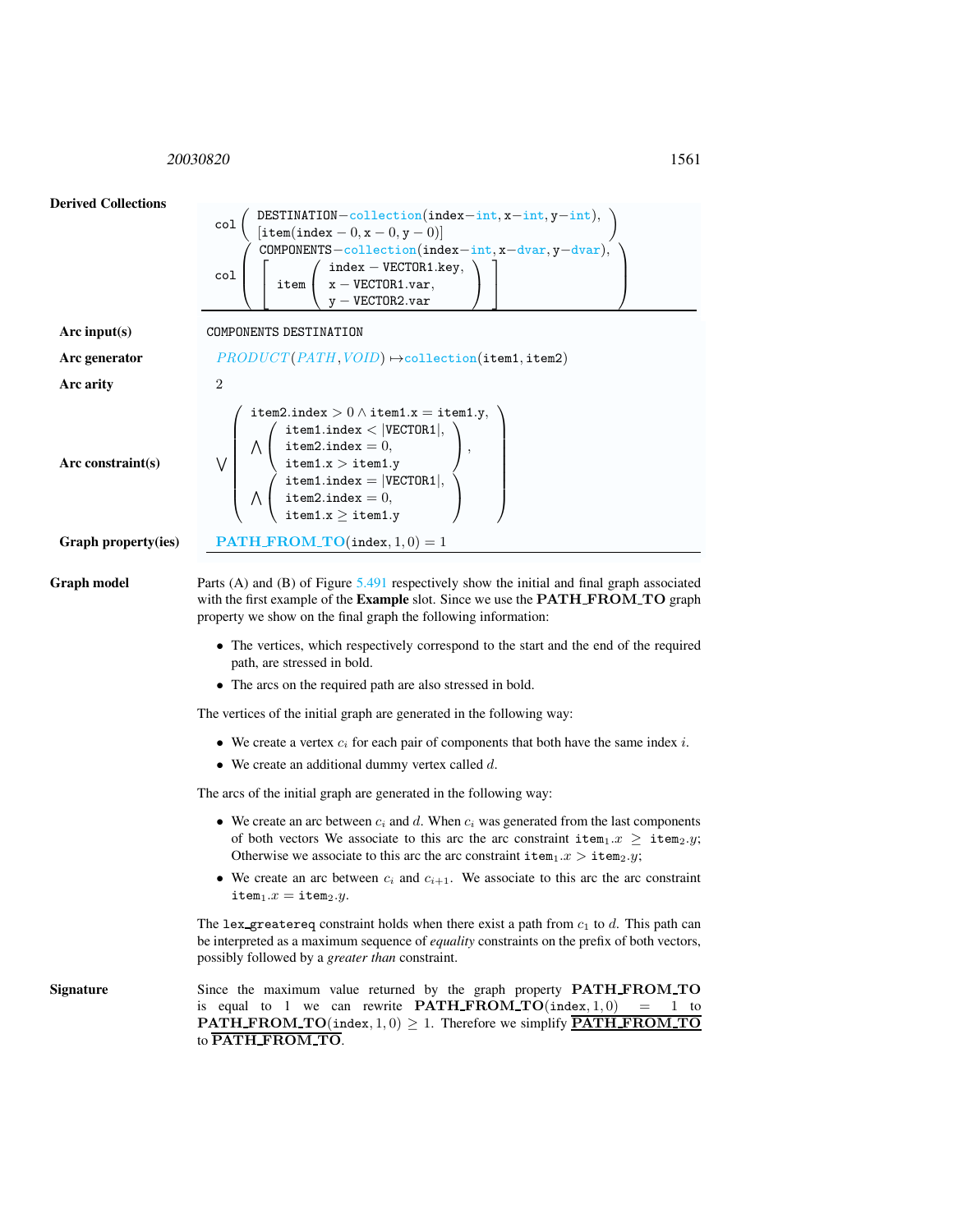

<span id="page-4-0"></span>Figure 5.491: Initial and final graph of the lex greatereq constraint